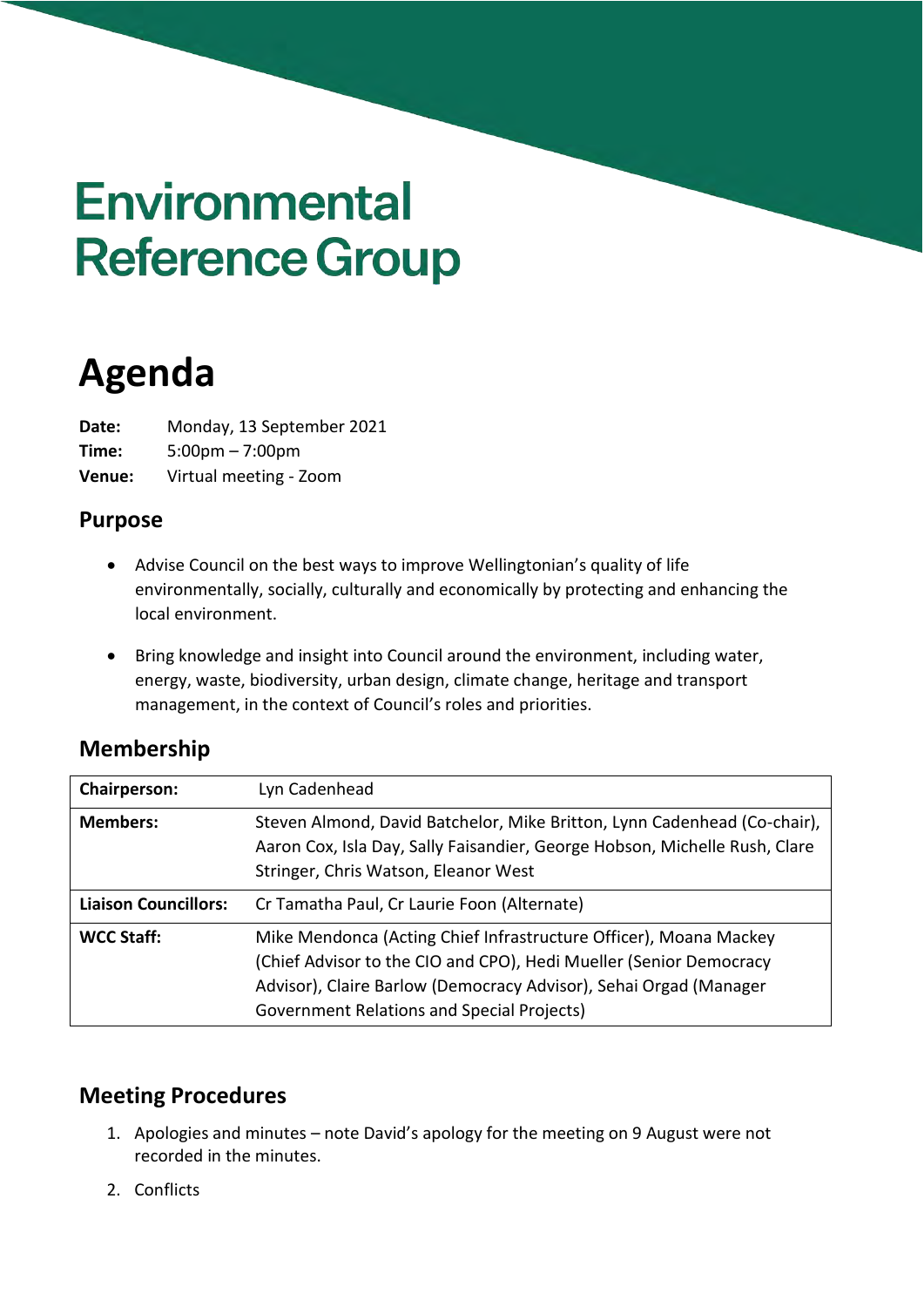#### **Items**

- 3. Councillor Paul update
- 4. Pōneke Promise, *Presented by Sehai Orgad*
- 5. Portfolio Discussion, *Presented by Lyn Cadenhead*
- 6. Workplan/Annual Report discussion, *Presented by Lyn Cadenhead*
- 7. Updates (liaison officers, members)

## **Information**

#### **Next meeting date:** Monday, 11 October 2021

#### **Actions from previous meetings:**

- 1. Request for Roger Blakely (GWRC) to talk to the group about public transport plans
- 2. Request for Alison Howard to provide an update on where/how the Climate Emergency and Zero Emissions targets fit into WCC's policy work.
- 3. Request for the Ecology Manager to present to ERG on the Draft Green Network Plan
- 4. Group members to appoint someone as the portfolio lead on mana whenua relationships.
- 5. Include the following question in the ERG feedback form "What are the most useful points that came out of the meeting?" Hedi to send the current form to staff who attended the last two meetings.
- 6. ERG members to book time with Cr Paul to discuss the Three Waters Reform and WCC's position on this.
- 7. Group members to provide details for Annual Report to Lynn.

| <b>Portfolio Groups</b>                 | <b>ERG lead</b>  | <b>ERG</b><br><b>Support</b>  | <b>Council Officer</b>                                                                                     |
|-----------------------------------------|------------------|-------------------------------|------------------------------------------------------------------------------------------------------------|
| Transport                               | Michelle Rush    |                               | Joe Hewitt, Team Lead Transport<br>Strategy                                                                |
| Climate Change                          | Chris Watson     | Isla Day,<br>Steven<br>Almond | Alison Howard, Climate Change<br><b>Response Manager</b>                                                   |
| Waste                                   | Steven Almond    | Clare<br>Stringer             | <b>Emily Taylor-Hall, Waste Operations</b><br>Manager                                                      |
| Water                                   | <b>Arron Cox</b> |                               | Zac Jordan, Principal Advisor Resilience<br>Infrastructure                                                 |
| Resilience                              | Lynn Cadenhead   |                               | Mike Mendonca, Chief Resilience Officer                                                                    |
| Urban Design<br>Agency/ Urban<br>Growth | Eleanor West     | Sally<br>Faisandier           | Vida Christeller, Manager City Design &<br>Place Planning; Phil Becker, Manager<br><b>Build Wellington</b> |
| Mana whenua and<br>treaty relations     |                  |                               | Renaee Clarke, Senior Advisor Iwi<br>Partnerships                                                          |

#### **Portfolio / Working Groups:**